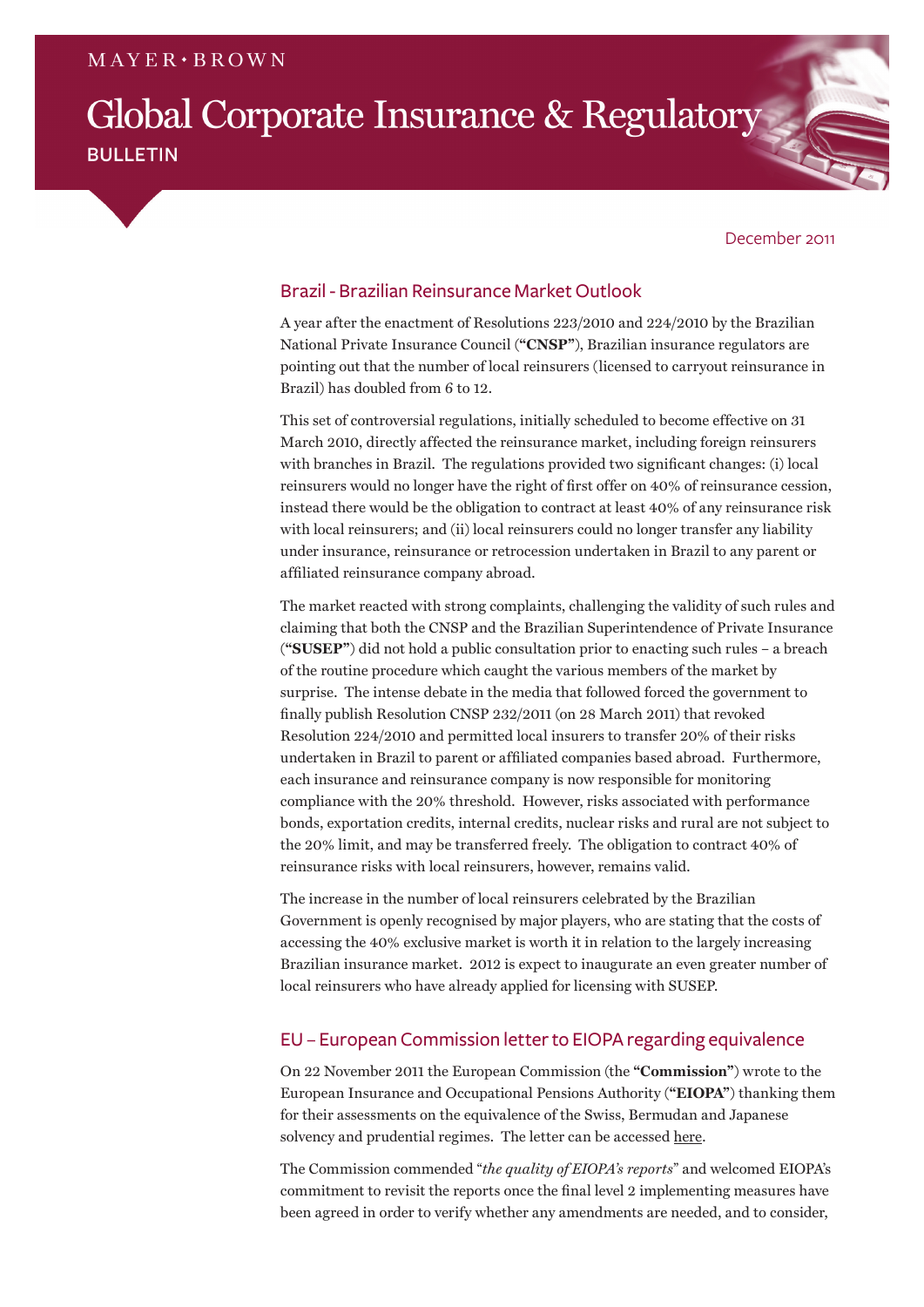at the same time, whether any changes made to the regimes in the relevant countries affect the conclusions in their initial reports.

The Commission commented that it expects its decision on the equivalence of the countries will be made during the first half of 2013.

The Commission went on to state what it saw EIOPA's role to be in relation to transitional measures for Solvency II equivalence, being:

- 1. carrying out an assessment of whether persons working for, or on behalf of, the supervisory authorities are bound by obligations of professional secrecy equivalent to those under Solvency II; and
- 2. identifying the areas where the third country supervisory regime does not meet the equivalence criteria at present (here, the Commission only expects a high level analysis, to include steps that would need to be taken by the third country supervisory regime in order for the equivalence criteria to be met).

The Commission has identified 16 third countries that are potential candidates for a transitional regime and, once they have gauged their interest in being part of such a regime, will provide EIOPA with a final list of third countries for which assessments should be carried out. This list is expected by the end of January 2012, and the Commission will require assessments to be completed by the end of 2012.

## EU – EIOPA letter to European Parliament regarding reporting

EIOPA has published a [letter to the European Parliament](https://eiopa.europa.eu/fileadmin/tx_dam/files/publications/otherdocuments/EIOPA_11_237_Burkhard_Balz.pdf) (**"EP"**) dated 16 December 2011 in relation to reporting under Solvency II (the **"Letter"**).

EIOPA has expressed strong concerns about an EP Solvency II proposal (which has not yet been made available to the public) (the **"Proposal"**) in relation to small and medium sized enterprises and the regulatory supervisory report.

In particular, EIOPA are of the opinion that the area of quarterly and line by line reporting to supervisors, covered in the Proposal, would achieve *"precisely the opposite effect"* as the EP is aiming for, namely reducing the burden to undertakings without diminishing the level of protection to policyholders. They point out that *"without proper and sufficient information, effective supervision is not possible"*, and that owing to such a lack of regular information supervisors would have to carry out on-site visits more often, increasing the burden to insurers.

EIOPA have requested a role in both discussing the Proposal and, after the implementation of the reporting requirements, in performing a full cost benefit analysis to identify ways to improve the requirements at that stage, if needed. They also suggest that a formal request to EIOPA to work on proportionality, rather than setting thresholds, could be a better solution.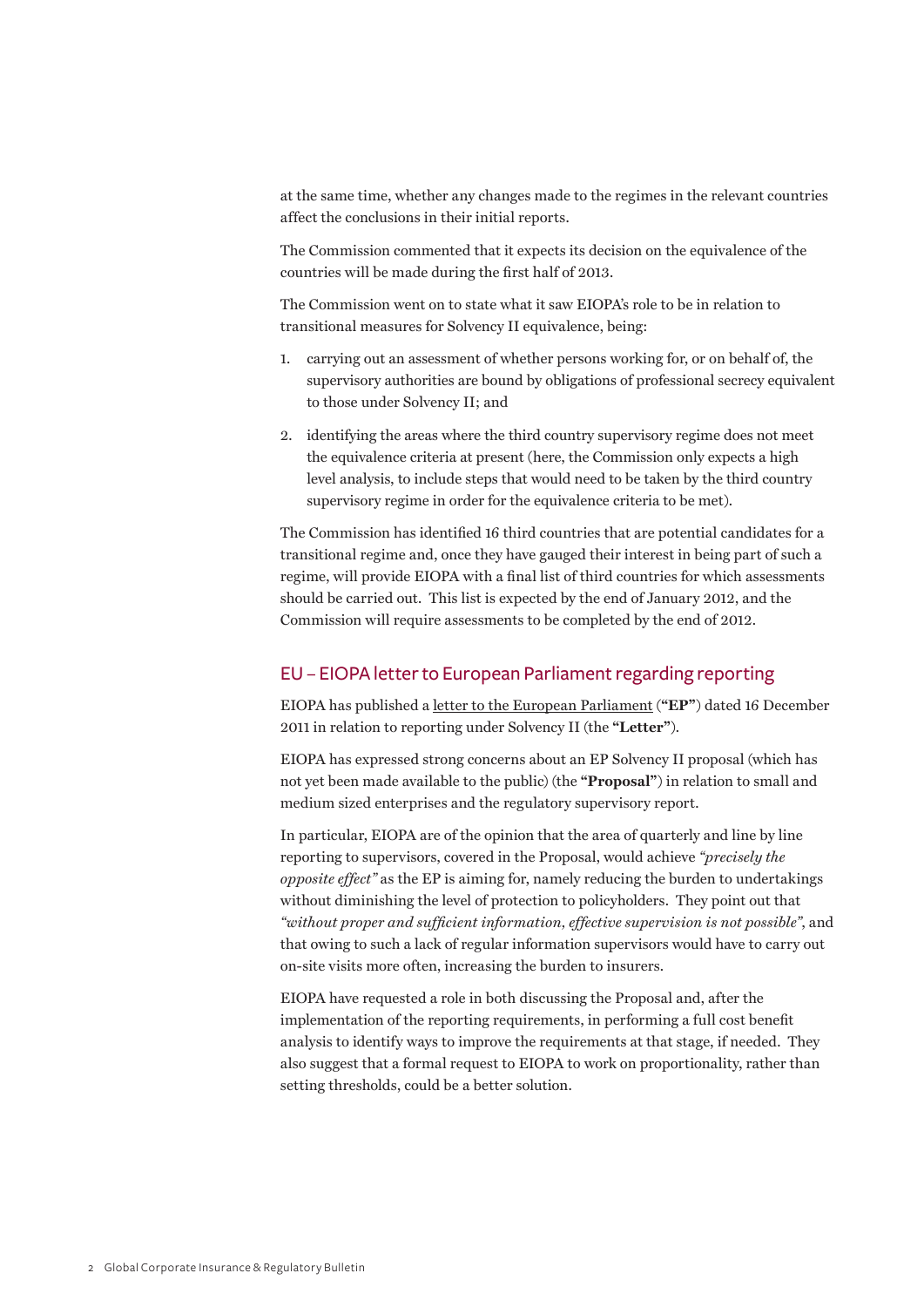### EU – Progress report on Omnibus II

The EP has recently amended its schedule for consideration of the proposed Omnibus II Directive.

The next stage is for a vote to take place in the Economic and Financial Affairs Committee (**"EFAC"**), which is now scheduled for 23 January 2012.

It is then anticipated that the EP will consider Omnibus II during a plenary session held between 17 and 20 April 2012.

It was previously expected that the EFAC vote would take place on 20 December 2011 and the plenary discussion between 12 and 15 March 2012, so both amendments represent a delay to the timetable for the progression of Omnibus II.

# UK – UK government response and consultation in relation to Test-Achats judgement

On 8 December 2011 HM Treasury published the ['UK response to the 1 March](http://www.hm-treasury.gov.uk/d/condoc_insurance_benefits_and_premiums.pdf)  [European Court of Justice ruling that insurance benefits and premiums after 21](http://www.hm-treasury.gov.uk/d/condoc_insurance_benefits_and_premiums.pdf)  [December 2012 should be gender-neutral'](http://www.hm-treasury.gov.uk/d/condoc_insurance_benefits_and_premiums.pdf). This contains both their proposed response to *Association belge des Consommateurs Test-Achats and others (Case c-236/09)* (**"Test-Achats"**) and also a consultation on consequential amendments to the Equality Act 2010.

As noted in earlier bulletins, in Test Achats the ECJ ruled that using gender as a risk factor should not result in differences in premiums and benefits for men and women.

Mark Hoban, Financial Secretary to HM Treasury, issued a statement on 30 June 2011 which noted the government's disappointment with the judgement, which it expects to negatively impact consumers rather than the industry. The government is of the opinion that *"nobody should be treated unfairly because of their gender, but that financial services providers should be allowed to make sensible decisions based on sound analysis of relevant risk factors"*. However, Test-Achats is nevertheless binding in UK law.

The government believes that Test-Achats will have three main outcomes for consumers, being:

- 1. cross-subsidisation of premiums between the genders;
- 2. increasing the cost of insurance generally and incentivising riskier behavior; and
- 3. in the the context of motor insurance, having consequences for road safety.

They believe the impact for industry will mainly be that:

- 1. the lowest-risk categories of consumer, who stand to lose the most from the change, may leave the marker or take a lower level of cover, which will affect revenues; and
- 2. transitional costs will be incurred in changes to underwriting practices, marketing and sales approaches.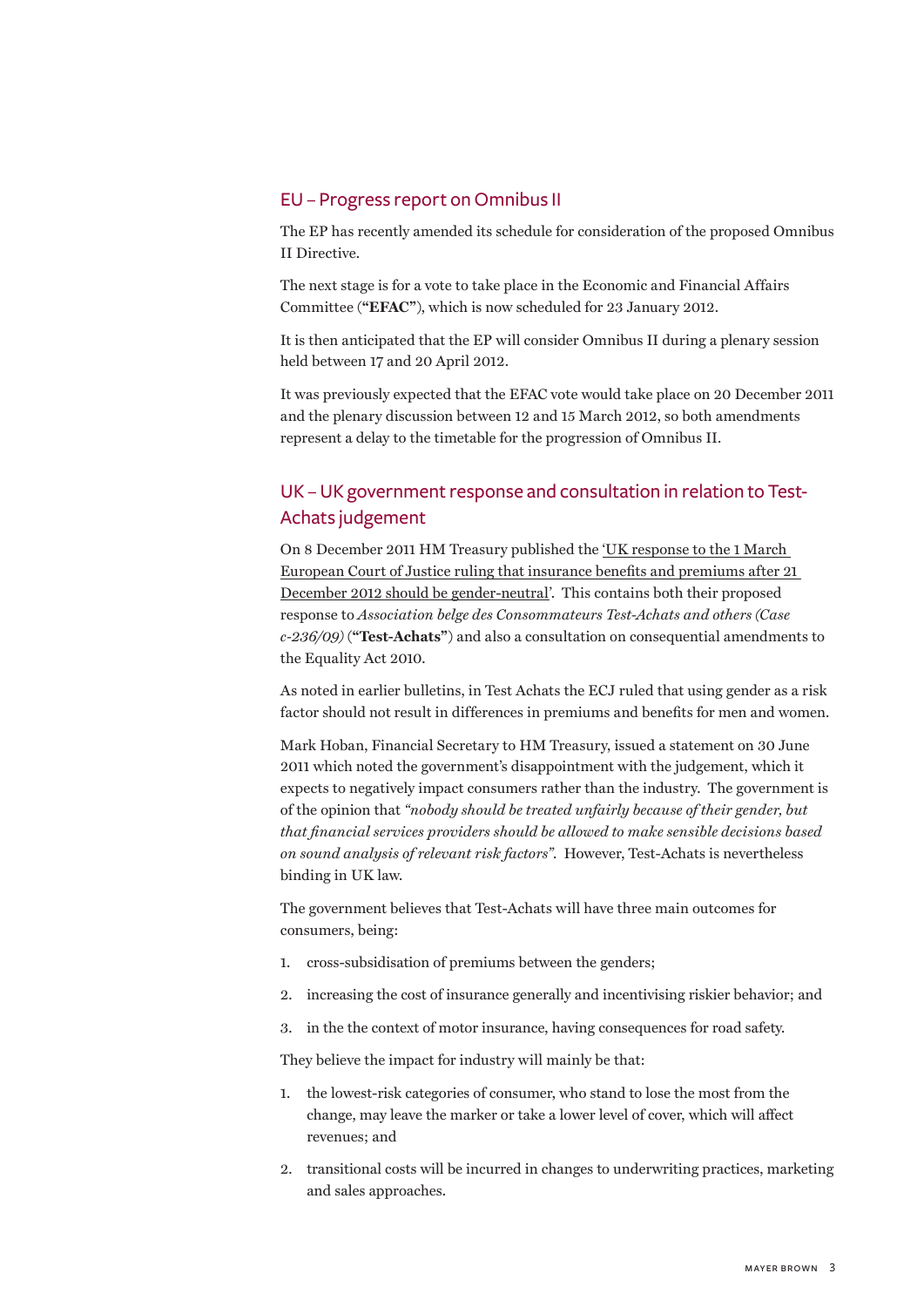The government is asking for comments on proposed new regulations (the Equality Act 2012 (Amendment) Regulations 2012) and on other Test-Achats related issues. These include:

- views on whether the impacts set out in the impact assessment (which is part of the consultation) are reasonable;
- the scope of indirect discrimination in insurance and related financial services;
- the definition of a 'new contract' in the draft regulations; and
- whether any amendment is needed to paragraph 20 of Schedule 3 to the Equality Act (which creates an exception for insurers who provide insurance pursuant to arrangements made by an employer for its employees, and other persons, as a consequence of their employment).

The consultation is open until 29 February 2012. HM Treasury has committed to publishing a summary of the results of the consultation within three months of this date. The government is intending to pass legislation to implement Test-Achats in early 2012, to come in force from 21 December 2012.

# UK – Court of Appeal upholds decision that extended warranties are contracts of insurance

On 29 November 2011 the Court of Appeal upheld a High Court decision that two entities should be wound up for carrying on insurance business without FSA authorisation (*Digital Satellite Warranty Cover Ltd v The Financial Services Authority [2001] EWCA Civ 1413*) (**"Digital Satellite"**).

The FSA secured winding-up orders from the High Court in January 2011. It had sought the orders as it was concerned that the firms involved, who were offering cover that they described as an 'extended warranty' in relation to Sky satellite TV equipment, were in fact offering contracts of insurance.

The FSA issued a [press release](http://www.fsa.gov.uk/pages/Library/Communication/PR/2011/103.shtml) about the decision in Digital Satellite on 29 November 2011. In the press release the FSA's acting director of enforcement and financial crime, Tracey McDermott, commented that "*the decision will help protect satellite TV customers from inadvertently dealing with an unauthorised business*" and that the decision "*serves as a useful reminder to other firms that offer similar cover that they may need to seek authorisation*".

The FSA noted that the problem was not limited to firms offering cover for satellite TV, and that it had also seen cover offered for white goods, home entertainment equipment, electricity, plumbing and boiler problems. They stated that "*consumer should take a moment to consider who they are dealing with and whether or not that firm needs to be FSA authorised".*

The appellants have 28 days from 29 November 2011 to seek permission from the Supreme Court to appeal the Court of Appeal's decision.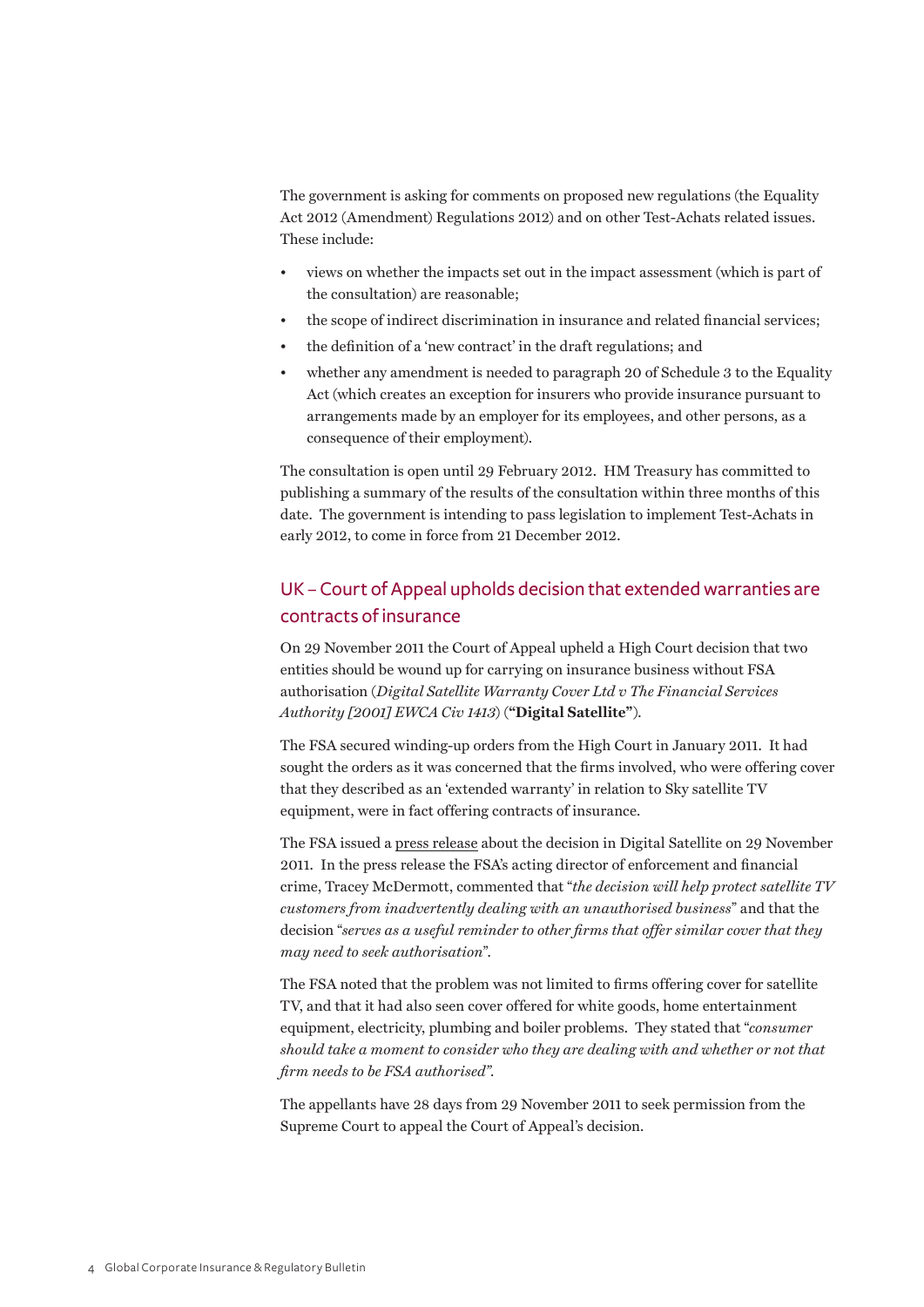### US – Update on the Federal Insurance Office

Over recent months, the Federal Insurance Office (the **"FIO"**) has been actively communicating with the insurance industry and further defining its role within the insurance regulatory landscape. In the meanwhile, legislation has been proposed to limit the ability of the FIO to obtain information from insurance companies through its subpoena powers.

#### Federal Insurance Office Conference

On 9 December 2011, the FIO held a conference entitled "Insurance Regulation in the United States: Modernization and Improvement." Attendees and participants at the conference included insurance regulators, government officials, consumer organizations and members and experts from the insurance industry. The purpose of the conference was to allow the FIO to continue its outreach process to key industry figures and to discuss certain aspects of the insurance industry, including the assessment of industry opinions on the study and report on the modernization and improvement of U.S. insurance regulation required to be submitted by the FIO to Congress by Title V of the Dodd-Frank Wall Street Reform and Consumer Protection Act (the **"Dodd-Frank Act"**). In addition to an analysis of the current state of insurance regulation, the FIO report is to include any legislative, administrative or regulatory changes that the FIO Director deems appropriate to implement the improvements to the regulatory system proposed in the report. The report is due to be presented to Congress in January 2012. FIO Director Michael McRaith has stated that the FIO anticipates meeting the January deadline for the report, but that the initial report will discuss only the FIO's most important findings and points. In advance of the FIO conference, the FIO met with regulators and staff from the National Association of Insurance Commissioners to exchange information regarding financial regulation, including recent enhancements to the regulatory system, and recent market conduct issues and processes.

#### Challenge to Subpoena Powers of the Federal Insurance Office

Under Section 313(e)(6) of Title V of the Dodd-Frank Act, the FIO Director has the power to subpoena insurers and affiliates in order to collect data that the FIO may reasonably require to carry out its functions. However, on 5 December 2011, House of Representatives Bill 3559 of the 112th Congress, known as the "Insurance Data Protection Act", was introduced by Representative Steve Stivers of Ohio with a stated purpose to "prohibit the Federal Insurance Office of the Department of Treasury and other financial regulators from collecting data directly from an insurance company." The bill would strike Section 313(e)(6) of Title V of the Dodd-Frank Act, thus revoking the subpoena powers of the FIO Director with regard to collecting data from insurers directly. The bill would also eliminate the ability of the Office of Financial Research to subpoena insurance companies. The bill further bolsters the confidential treatment of data collected from insurance companies by financial regulators, and contains a provision for "advance coordination" that requires financial regulators to coordinate with federal agencies and state insurance regulators to obtain data regarding insurance companies before attempting to obtain such data directly from an insurance company. As of 5 December 2011, the bill has been referred to both the United States House Committee on Financial Services and the United States House Committee on Agriculture.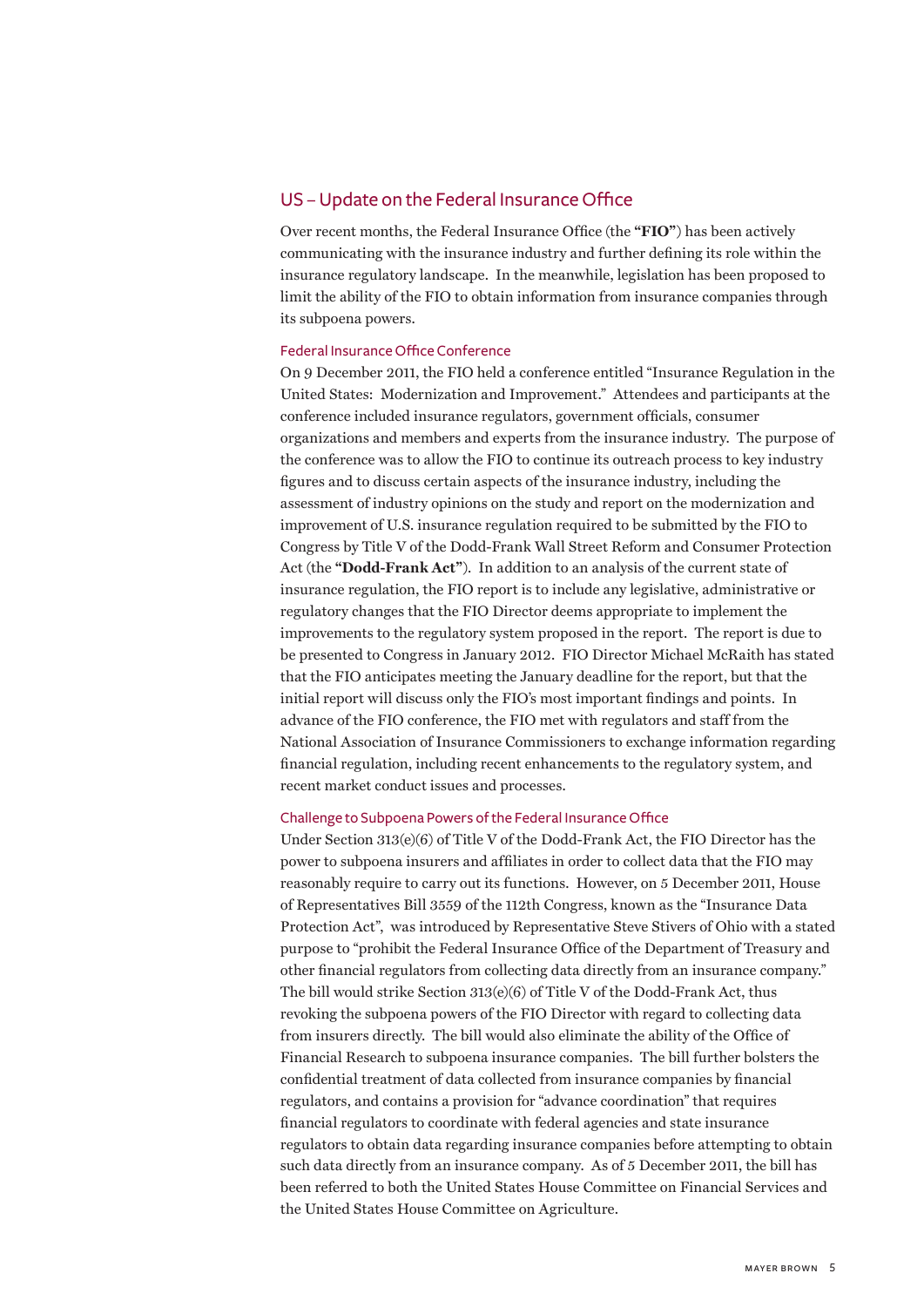#### Background on the Federal Insurance Office

The FIO was established under the Department of Treasury by Title V of the Dodd-Frank Act. The primary responsibility of the FIO is to monitor the insurance industry and identify issues or gaps in current insurance regulation that could contribute to a systemic crisis in the insurance industry or the U.S. financial system. The FIO is tasked with making recommendations to the Financial Stability Oversight Council (the **"FSOC"**) regarding insurance companies that should be designated as systemically important financial institutions. Such a designation could result in a company being subjected to supervision by the Board of Governors of the Federal Reserve System and the imposition of prudential standards on such company in accordance with Title I of the Dodd-Frank Act. The FIO Director serves as a nonvoting member of the FSOC. The FIO works closely with the FSOC's independent insurance expert, Roy Woodall, and the FSOC member selected by state insurance regulators, Director of the Missouri Department of Insurance, John Huff. Among its other functions, the FIO collects and analyzes information regarding the insurance industry, develops and coordinates federal policy on prudential aspects of international insurance matters, evaluates the accessibility and affordability of insurance products for low- and middle-income Americans and advises the Secretary of Treasury on insurance issues. Despite the functions that the FIO serves on a national level, the FIO does not itself serve as an insurance regulator or supervisor. The power to regulate insurance remains reserved to individual states. The FIO is a full member of the International Association of Insurance Supervisors (the **"IAIS"**). The IAIS, along with a number of individual and regional jurisdictions, has recently been considering various regulatory reform regimes to address the potential risks to the global financial system presented by the insolvency of a large insurer or insurance group.

Former Illinois Director of Insurance, Michael McRaith, was named as the first director of the FIO in March 2011. In November 2011, the Department of Treasury made appointments to positions on the Federal Advisory Committee on Insurance (**"FACI"**), an advisory body that was established to provide advice, recommendations, analysis and information directly to the FIO. FACI is comprised of fifteen persons, largely from state insurance regulator positions, but it also includes members from varying backgrounds such as members currently working in the business of insurance, in academia and in consumer advocacy.

# US – New York becomes the 18th state to enact legislation addressing the treatment of qualified financial contracts under insurance insolvencies

It finally happened. On 12 December 2011, New York Governor Andrew Cuomo signed Senate Bill 2713A into law. The bill, which was passed by the legislature in June, adds important provisions to the New York Insurance Law regarding the treatment of qualified financial contracts in an insurance insolvency proceeding. New York is the 18th state to have enacted provisions governing the treatment of qualified financial contracts under insurance insolvencies based on the 2005 amendments to the Insurance Receivership Model Act (**"IRMA"**) of the National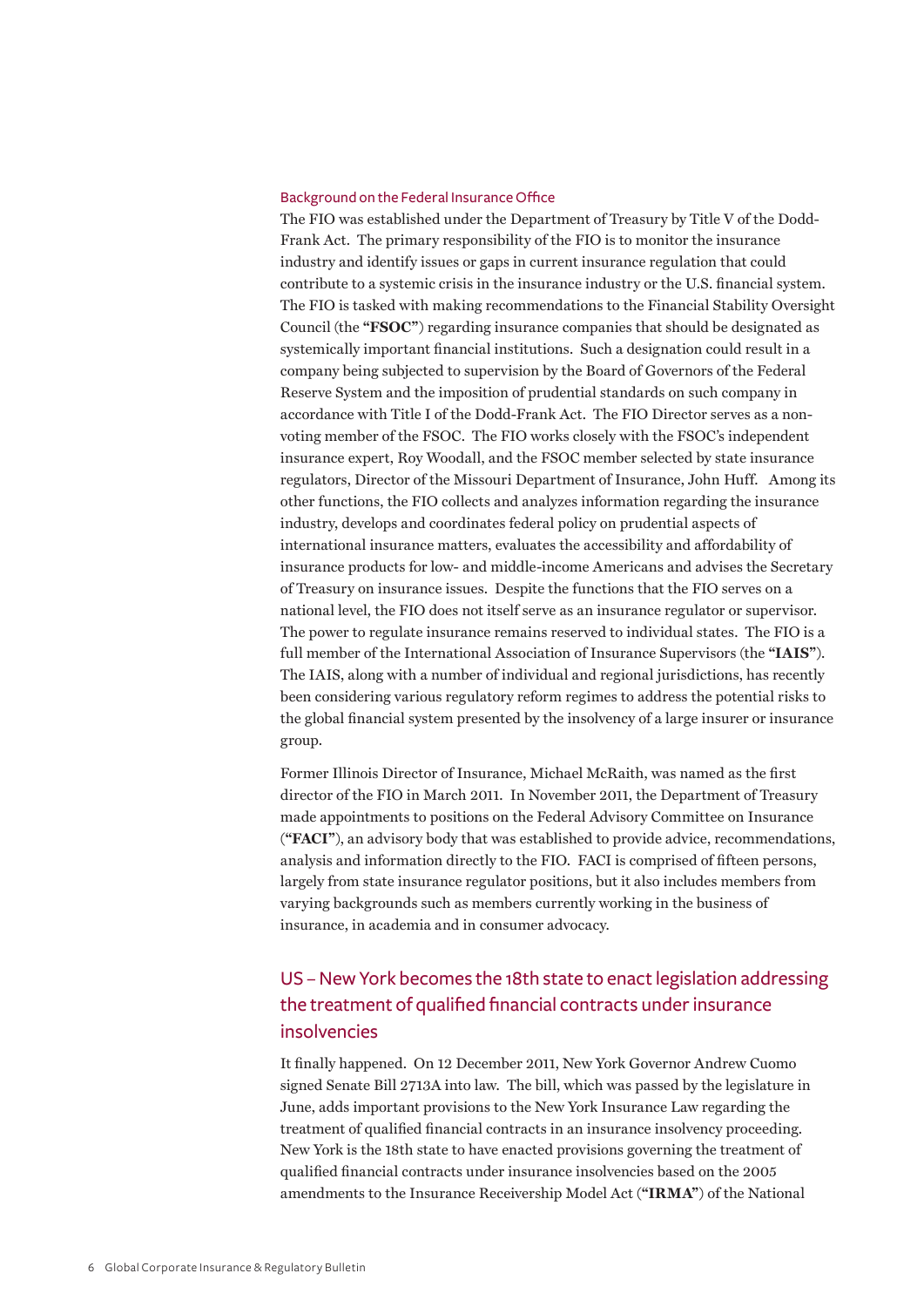Association of Insurance Commissioners. "Qualified financial contracts" include derivatives, securities lending, repurchase agreements, futures contracts and other financial instruments. These contracts are typically documented under master agreements providing for netting of obligations between the parties. The agreements also establish a right of the non-defaulting party to close out, liquidate and terminate the agreements immediately upon the insolvency of the other party and provide for collateralization of obligations on a net, rather than gross, basis. While both the U.S. Bankruptcy Code, which governs the insolvency of most U.S. companies, and the Federal Deposit Insurance Act, which governs the insolvency of U.S. banks, contain provisions exempting qualified financial contracts and netting agreements from the automatic stay mechanism, most state insurance codes governing the insolvency of insurance companies have historically not included such provisions, creating significant uncertainty for counterparties of insurance companies. This uncertainty has led to reluctance on the part of banks and other financial institutions to enter into swap agreements with insurance companies out of concern that they may be unable to exercise termination, netting and collateral realization rights under the agreements if the insurer becomes insolvent. The IRMA provisions should alleviate the concerns of counterparties dealing with insurers that are domiciled in the 18 states that have enacted those provisions, which are Arizona, Connecticut, Delaware, Illinois, Indiana, Iowa, Maine, Maryland, Massachusetts, Michigan, Minnesota, Missouri, Nebraska, New York, Ohio, Texas, Utah and Virginia. Similar legislation has also been introduced in New Jersey.

# US – Update – CFTC issues final order amending effective date of swap regulation

On 19 December 2011, the Commodity Futures Trading Commission (the **"CFTC"**) issued a final order (the **"Final Order"**) regarding the effective date of swap regulation under the Dodd-Frank Act. Certain provisions of the Commodity Exchange Act (the **"CEA"**) addressing the regulation of swaps were originally scheduled to take effect on 16 July 2011, the general effective date of the Dodd-Frank Act. On 14 July 2011, recognizing that the rulemaking process had not progressed to a point sufficient to enact the pending swap regulations, the CFTC granted temporary exemptive relief from certain provisions of the CEA until 31 December 2011. On 25 October 2011, the CFTC published in the Federal Register a Notice of Proposed Amendment proposing an extension of the temporary exemptive relief granted on 14 July 2011 until possibly 16 July 2012. After a period during which parties were invited to submit comments on the Notice of Proposed Amendment, the CFTC has issued the Final Order, under which the CFTC has determined to retain an outmost expiry date of 16 July 2012 for the exemptive relief granted from the relevant provisions of the CEA with respect to swap regulation.

For more information on the Notice of Proposed Amendment and the extension of the effective date of swap regulation, please see our article from the October 2011 Mayer Brown Global Corporate Insurance & Regulatory Bulletin, CFTC proposes extension of effective date of swap regulation.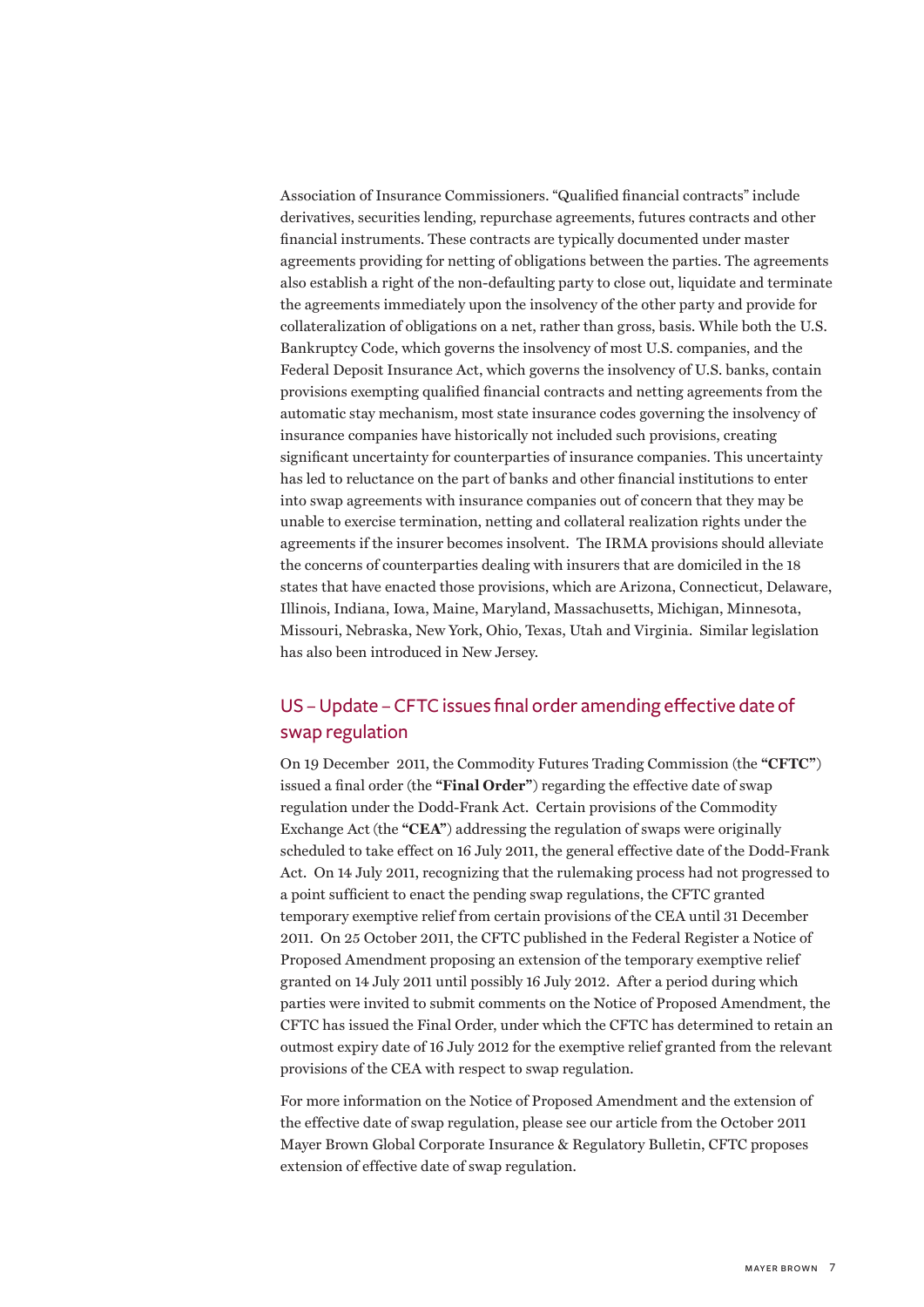#### Mayer Brown offices

| <b>Americas</b> | Asia             | <b>Europe</b>   | <b>Alliance Law Firm</b><br><b>Offices</b> |
|-----------------|------------------|-----------------|--------------------------------------------|
| Charlotte       | Bangkok          | Berlin          | Barcelona                                  |
| Chicago         | Beijing          | <b>Brussels</b> | Bucharest                                  |
| Houston         | Guangzhou        | Cologne         | Florence                                   |
| Los Angeles     | Hanoi            | Frankfurt       | Madrid                                     |
| New York        | Ho Chi Minh City | London          | Mexico City                                |
| Palo Alto       | Hong Kong        | Paris           | Milan                                      |
| São Paulo       | Shanghai         |                 | Padua                                      |
| Washington DC   |                  |                 | Rome                                       |
|                 |                  |                 | Tirana                                     |

If you have any query in connection with anything in this Bulletin, please do not hesitate to get in touch with your usual Mayer Brown contact or one of the contacts referred to below.

If you have any query in connection with anything in this Bulletin, please do not hesitate to get in touch with your usual Mayer Brown contact or one of the contacts referred to below.

Martin Mankabady David Alberts Partner Partner +44 20 3130 3830 +1 212 506 2611 mmankabady@mayerbrown.com dalberts@mayerbrown.com

Lawrence Hamilton Annemarie Payne Partner Associate +1 312 701 7055 apayne@mayerbrown.com lhamilton@mayerbrown.com

# Co-Editor Co-Editor

# Co-Editor Deputy Editor

Learn more about our [Insurance Industry Group](http://www.mayerbrown.com/insurance/).